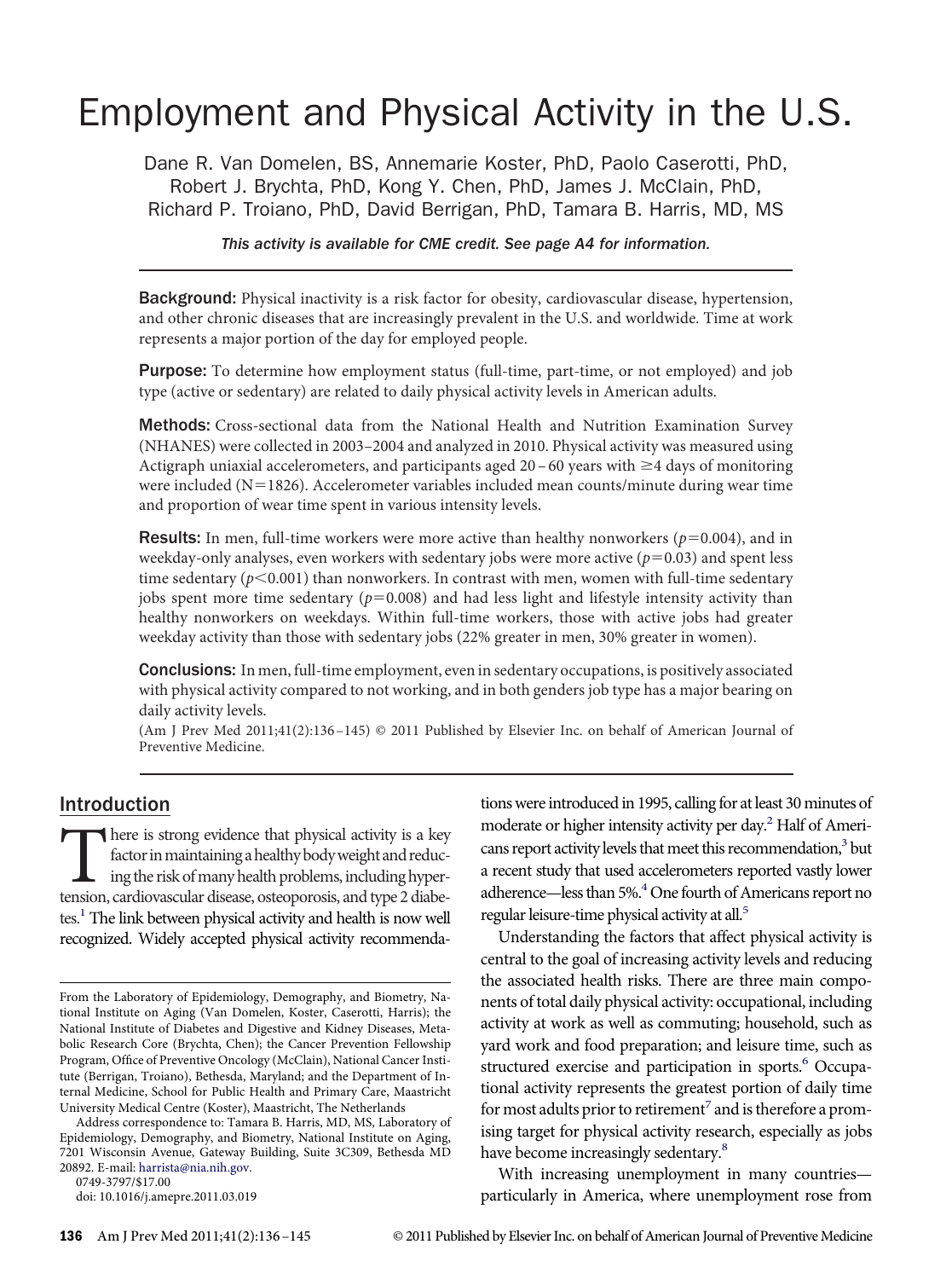4.6% in 2007 to 9.3% in 2009—the relationship between employment status and health is an important issue.<sup>9</sup> Unemployment is associated with depression $10$  and all-cause mortality,<sup>11</sup> but it is not entirely clear whether unemployed people are more or less active than employed people. Nonworkers by defınition do not accumulate any occupational physical activity nor any activity associated with daily commuting, which has been shown to be an appreciable source of activity in workers.<sup>12</sup> Conversely, nonworkers may have more discretionary time that they could use to achieve higher activity levels than workers, depending on the time demands of domestic and family responsibilities. Previous studies $13-16$  suggest that nonworkers are equally or marginally less likely to get adequate physical activity, but these results are based on self-report questionnaires, which are prone to reporting bias and may not detect unstructured activities that people are likely to participate in at work.

The primary objective of the present study is to examine the relationship between employment status (full-time, part-time, or not employed) and objectively measured daily physical activity in American adults, and to assess the effect of job type (active, unclassifıed, or sedentary) on this relationship. Secondary aims are to compare weekday/weekend activity across employment groups and to examine activity patterns by time of day.

### Methods

#### Data Source

The National Health and Nutrition Examination Survey (NHANES) is a continuous, ongoing study designed to assess the health of children and adults in the  $\rm \bar{U}.S.^{17}$  NHANES combines interviews administered in the household with standardized physical examinations and testing performed in specially designed mobile examination centers to collect health information on a nationally representative sample of approximately 5000 people per year. The present analysis used data from NHANES 2003–2004, which included an occupational questionnaire and physical activity monitoring using accelerometers, and was conducted in 2010. At the time of this analysis, employment data from NHANES 2005-2006 were not available to link with the accelerometer data from that cycle.<sup>17</sup>

#### Study Population

For NHANES 2003–2004, physical activity monitoring was administered to participants aged  $\geq$ 6 years who were not reliant on wheelchairs or walking devices for mobility  $(n=7176)$ .<sup>18</sup> Participants aged  $20-60$  years  $(n=2791)$  with data for all covariates (see below;  $n=2757$ ) were selected. Participants who reported being in school or retired were excluded  $(n=100)$ , as were those who reported being "with a job or business but not at work"  $(n=113)$ , because of uncertainty in their employment status during the activity monitoring week. Each day of monitoring was considered valid if the accelerometer was worn for  $\geq$ 10 hours, and participants with  $\geq$ 4 valid days were included ( $n=1838$ ). Participants with accelerometer data indicating device malfunction were excluded  $(n=12)$ , leaving a sample of 1826 participants (892 men, 934 women).

Participants were given an ActiGraph model 7164, a hip-worn uniaxial accelerometer that measures motion in the vertical axis in arbitrary acceleration units of "counts." The accelerometers were programmed to record count values at 1-minute intervals for the entire 7-day period, and participants were instructed to remove the devices for swimming, bathing, and sleeping.

For a measure of total physical activity, mean wear-time counts/minute was calculated for each day by dividing total counts by minutes of wear time. Non–wear time was defıned as 60 consecutive minutes with accelerometer counts of 0, allowing for 1–2 minutes with 1–100 counts, in accordance with previous studies.[4](#page-8-3)

Each minute of wear time during the monitoring period was classifıed into sedentary (0–99 counts); light (100–759 counts); lifestyle (760–2019 counts); or moderate-to-vigorous (MVPA)  $(\geq 2020$ counts) activity according to cut points reportedin previous validation studies.<sup>4,19</sup> Proportion of wear time spent in each intensity level was calculated by dividing minutes in each intensity level by minutes of wear time. Activity variables are reported as averages of daily values, using all valid days. Accelerometer data were processed using customized software written in MATLAB R2006a.

#### Employment Classifications

Data from the NHANES 2003–2004 occupational questionnaire were used to categorize participants into employment groups. Participants who said they were "working at a job or business" in the week prior to the interview were considered employed full-time (EFT) if they reported working  $\geq$ 35 hours ( $n=1180$ ; 679 men, 501 women) or employed part-time (EPT) if they reported working 1–34 hours ( $n=253$ ; 82 men, 171 women). These classifications are based on the current defınitions used by the U.S. Bureau of Labor Statistics (BLS).<sup>9</sup> Participants who said they were "looking for work" or "not working at a job or business" were considered not employed and divided into two groups: not employed healthy (NEH) if they did not report being "unable to work for health reasons" or "disabled" as the main reason for not working  $(n=256;$ 63 men, 193 women); or not employed unhealthy (NEU) if they reported either of these choices ( $n=137$ ; 68 men, 69 women).

For part of the analysis, EFT and EPT were classifıed into job types using occupational codes and a previously established classification system.<sup>20</sup> Briefly, King et al.<sup>20</sup> identified seven of 42 occupations as involving high levels of physical activity (active jobs [e.g., farm and nursery workers, construction laborers]); ten as involving low levels of activity (sedentary jobs [e.g., secretaries, motor vehicle operators]); and the remaining 25 as involving moderate or uncertain activity demands (unclassifıed jobs).

#### **Covariates**

Covariates included age (years) and BMI as continuous variables and race/ethnicity (non-Hispanic white; non-Hispanic black; Mexican-American; other); marital status (married/living with partner; single/not living with partner); educational level (less than high school; high school graduate; more than high school); and smoking status (never smoked; former smoker; current smoker) as categoric variables. Race/ethnicity was reported by survey participants in a series of multiple-choice questions and recoded into the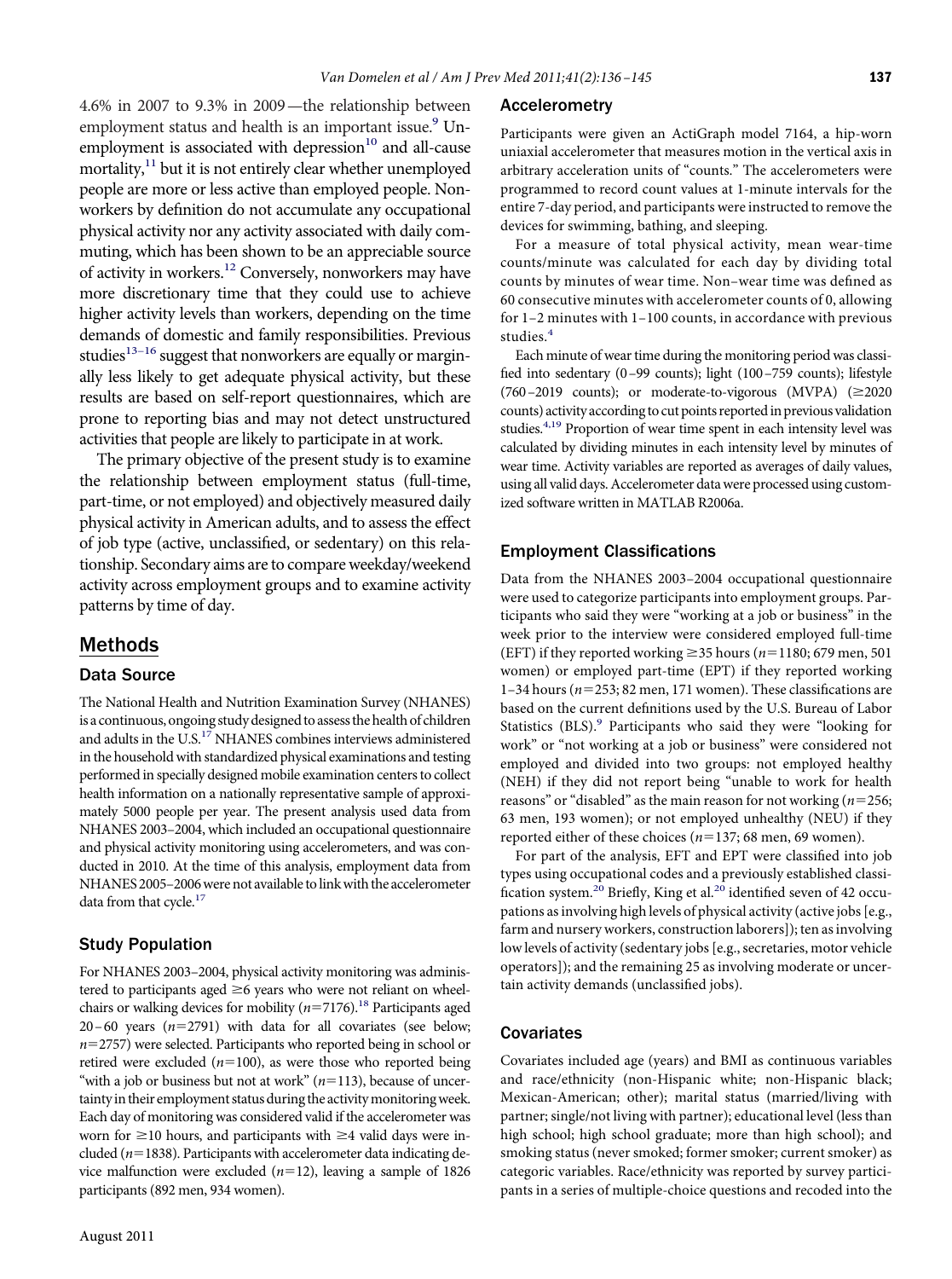categories listed above, and was included in the analysis because of a known association between race/ethnicity and physical activity.<sup>4</sup>

#### Statistical Analysis

Data were analyzed using SAS software, version 9.1, and SUDAAN, version 10.0, to incorporate sample weights and account for the complex survey design. Analyses were stratifıed by gender because of observed interaction effects between gender and employment group on activity variables in preliminary analyses. Adjusted means and SEs were calculated for employment groups, and ANOVA was used to compare activity levels across groups. Statistical comparisons were done using  $\alpha$ =0.05/6 for employment status pairs and  $\alpha$ =0.05/3 for job type pairs to account for multiple comparisons. Paired*t*tests with  $\alpha$ =0.05 were used to compare weekday and weekend activity within employment groups for participants with at least 1 valid weekday and 1 valid weekend day.

# Results

Average age was 41.4 years for men and 41.9 years for women [\(Ta](#page-2-0)[ble1\)](#page-2-0).Menweremore active overall, averaging 379.8 counts/minute whereas women averaged 306.0 counts/minute. Adjusted means and SEs for the activity vari-

#### **138** *Van Domelen et al / Am J Prev Med 2011;41(2):136 –145*

<span id="page-2-0"></span>Table 1. Demographics of the study population, % unless otherwise indicated

| Characteristic                                  | Men<br>$(n=892)$ | Women<br>$(n=934)$ | p-value        |
|-------------------------------------------------|------------------|--------------------|----------------|
| Age (years), M (SE)                             | 41.4 (0.62)      | 41.9 (0.80)        | 0.63           |
| Height (cm), M (SE)                             | 176.8 (0.29)     | 163.2 (0.40)       | < 0.001        |
| Weight (kg), M (SE)                             | 87.8(1.11)       | 74.7 (1.03)        | $<$ 0.001 $\,$ |
| BMI, M (SE)                                     | 28.0 (0.31)      | 28.0 (0.36)        | 0.97           |
| Race/ethnicity                                  |                  |                    |                |
| Non-Hispanic white                              | 71.4             | 69.0               | 0.19           |
| Non-Hispanic black                              | 10.7             | 12.8               |                |
| Mexican-American                                | 9.2              | 7.7                |                |
| Other                                           | 8.7              | 10.5               |                |
| <b>Marital status</b>                           |                  |                    |                |
| Married/living with partner                     | 71.4             | 63.0               | < 0.001        |
| Single/not living with partner                  | 28.6             | 37.0               |                |
| <b>Educational level</b>                        |                  |                    |                |
| Less than high school                           | 15.1             | 13.0               | 0.44           |
| High school graduate                            | 27.0             | 23.9               |                |
| More than high school                           | 57.8             | 63.2               |                |
| <b>Smoking status</b>                           |                  |                    |                |
| Never smoked                                    | 43.6             | 57.5               | 0.001          |
| Former smoker                                   | 25.8             | 19.7               |                |
| Current smoker                                  | 30.5             | 22.8               |                |
| <b>Employment status</b>                        |                  |                    |                |
| EFT                                             | 77.3             | 56.1               | < 0.001        |
| <b>EPT</b>                                      | 9.4              | 20.9               |                |
| <b>NEH</b>                                      | 5.7              | 16.6               |                |
| <b>NEU</b>                                      | 7.6              | 6.4                |                |
| Job type (within EFT)                           |                  |                    | < 0.001        |
| Active                                          | 14.8             | 3.1                |                |
| Unclassified                                    | 48.5             | 47.4               |                |
| Sedentary                                       | 36.7             | 49.5               |                |
| Accelerometry                                   |                  |                    |                |
| Valid days of $\geq$ 10 hours wear time, M (SE) | 5.95(0.05)       | 5.94(0.05)         | 0.91           |
| Minutes of wear time per valid day, M (SE)      | 886.9 (5.15)     | 856.6 (4.25)       | 0.001          |
| Wear-time counts per minute, M (SE)             | 379.8 (8.84)     | 306.0 (4.35)       | < 0.001        |

EFT, employed full-time; EPT, employed part-time; NEH, not employed (not due to health problems); NEU, not employed (due to health problems)

ables are shown for employment status groups in [Table 2.](#page-3-0)

In men, EFT had the highest mean wear-time counts/ minute (395.9), followed by EPT (356.8); NEH (324.6); and NEU (285.2), with the difference between EFT and NEH significant  $(p=0.004)$ . EFT had less sedentary time and spent more time engaged in light and lifestyle intensity activity than NEH. As expected, NEU were less active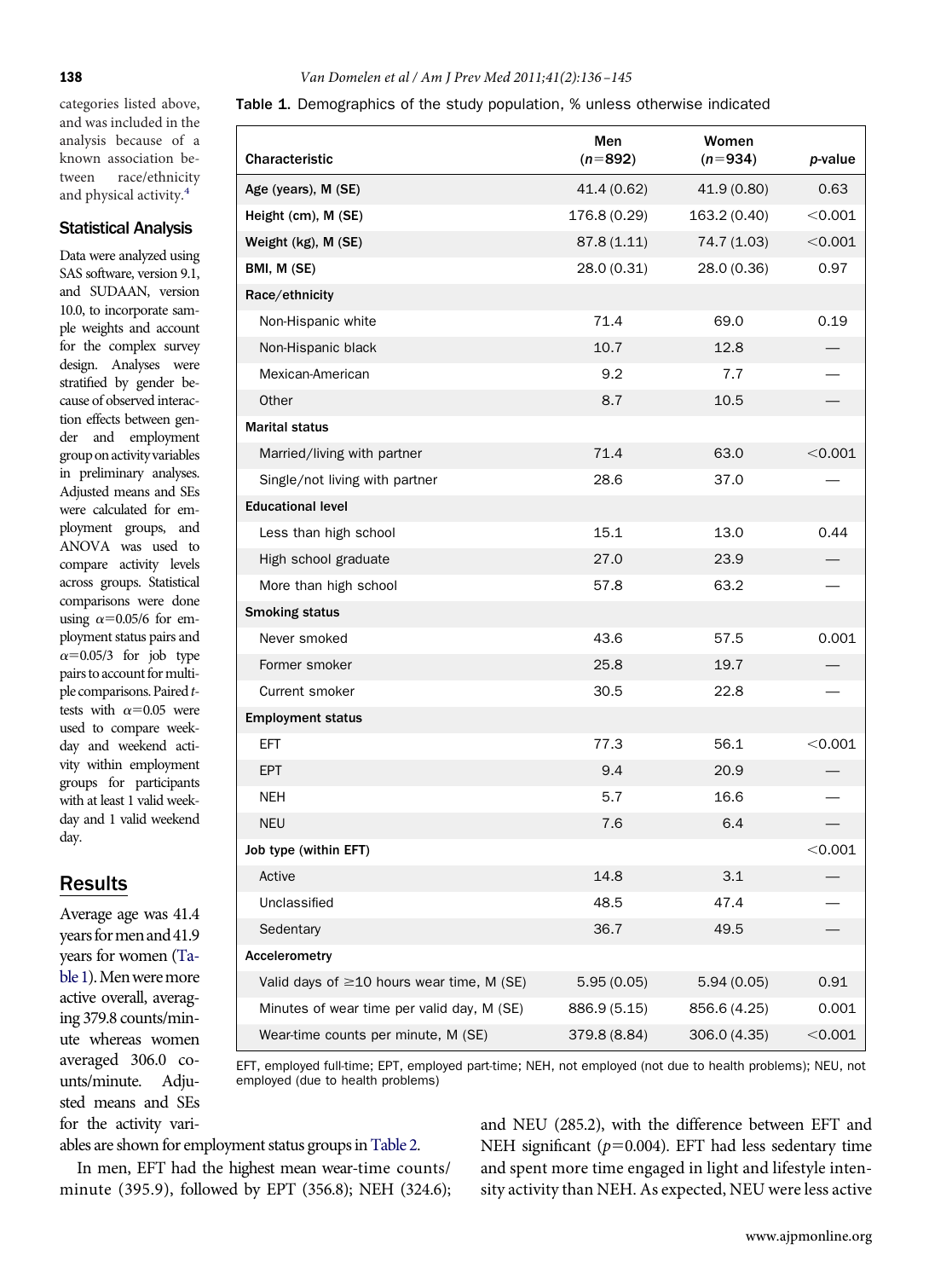<span id="page-3-0"></span>Table 2. Accelerometer-derived physical activity comparison across employment status groups, using various inclusion criteria for workers<sup>a,b,c</sup>

|                                  | $\boldsymbol{n}$ | <b>Wear-time</b><br>counts/minute<br>(M [SE]) | Sedentary<br>percentage<br>(M [SE]) | Light<br>percentage<br>(M [SE]) | Lifestyle<br>percentage<br>(M [SE]) | <b>MVPA</b><br>percentage<br>(M [SE]) |
|----------------------------------|------------------|-----------------------------------------------|-------------------------------------|---------------------------------|-------------------------------------|---------------------------------------|
| <b>MEN</b>                       |                  |                                               |                                     |                                 |                                     |                                       |
| All jobs                         |                  |                                               |                                     |                                 |                                     |                                       |
| EFT(A)                           | 679              | 395.9 (6.97)                                  | 53.61 (0.60)                        | 29.51 (0.41)                    | 12.77 (0.31)                        | 4.11(0.15)                            |
| EPT(B)                           | 82               | 356.8 (22.1)                                  | 55.35 (1.35)                        | 30.29(0.78)                     | 10.90 (0.77)                        | 3.46(0.40)                            |
| NEH (C)                          | 63               | 324.6 (20.7)                                  | 60.12 (0.99)                        | 27.21(0.57)                     | 9.20(0.53)                          | 3.47(0.51)                            |
| NEU (D)                          | 68               | 285.2 (14.9)                                  | 60.52 (0.93)                        | 28.02 (0.92)                    | 9.10(0.47)                          | 2.36(0.29)                            |
| p-value                          |                  | < 0.001                                       | < 0.001                             | 0.03                            | < 0.001                             | < 0.001                               |
|                                  |                  | AC, AD                                        | AC, AD, BD                          | AC                              | AC, AD                              | AD                                    |
| Active jobs removed <sup>d</sup> |                  |                                               |                                     |                                 |                                     |                                       |
| EFT(A)                           | 567              | 380.3 (7.99)                                  | 54.85 (0.61)                        | 29.16 (0.44)                    | 12.11 (0.32)                        | 3.88(0.17)                            |
| EPT(B)                           | 65               | 346.7 (23.8)                                  | 56.42 (1.29)                        | 29.96 (0.91)                    | 10.21 (0.64)                        | 3.41(0.48)                            |
| NEH (C)                          | 63               | 328.3 (19.8)                                  | 59.95 (0.98)                        | 27.15 (0.63)                    | 9.36(0.50)                          | 3.54(0.50)                            |
| NEU (D)                          | 68               | 278.5(15.7)                                   | 61.14(0.86)                         | 27.74 (0.93)                    | 8.86(0.46)                          | 2.27(0.32)                            |
| p-value                          |                  | < 0.001                                       | < 0.001                             | 0.08                            | < 0.001                             | < 0.001                               |
|                                  |                  | <b>AD</b>                                     | AC, AD, BD                          |                                 | AC, AD                              | <b>AD</b>                             |
| Sedentary jobs only <sup>e</sup> |                  |                                               |                                     |                                 |                                     |                                       |
| EFT(A)                           | 230              | 371.9 (12.9)                                  | 57.15 (0.78)                        | 27.66 (0.61)                    | 11.27 (0.48)                        | 3.92(0.24)                            |
| EPT(B)                           | 26               | 331.8 (33.5)                                  | 57.78 (1.79)                        | 29.44 (1.39)                    | 9.56(0.86)                          | 3.22(0.66)                            |
| NEH (C)                          | 63               | 319.2(25.4)                                   | 60.44 (1.35)                        | 27.12(0.71)                     | 9.05(0.56)                          | 3.39(0.58)                            |
| NEU (D)                          | 68               | 275.4 (17.5)                                  | 61.85(0.83)                         | 27.37 (0.78)                    | 8.56(0.45)                          | 2.21(0.33)                            |
| p-value                          |                  | 0.001                                         | 0.002                               | 0.58                            | 0.003                               | 0.002                                 |
|                                  |                  | AD                                            | AD                                  |                                 | AC, AD                              | <b>AD</b>                             |
| <b>WOMEN</b>                     |                  |                                               |                                     |                                 |                                     |                                       |
| All jobs                         |                  |                                               |                                     |                                 |                                     |                                       |
| EFT(A)                           | 501              | 307.7 (6.36)                                  | 55.63 (0.65)                        | 32.05(0.47)                     | 10.02(0.25)                         | 2.30(0.12)                            |
| EPT(B)                           | 171              | 330.6 (7.90)                                  | 53.84(1.13)                         | 32.53 (0.94)                    | 11.07 (0.44)                        | 2.57(0.21)                            |
| NEH (C)                          | 193              | 298.0 (5.67)                                  | 55.63 (0.83)                        | 32.20 (0.75)                    | 10.07 (0.32)                        | 2.10(0.15)                            |
| NEU (D)                          | 69               | 231.9 (7.57)                                  | 60.66 (1.37)                        | 30.85(1.26)                     | 7.32(0.36)                          | 1.17(0.18)                            |
| $p$ -value                       |                  | < 0.001                                       | 0.01                                | 0.73                            | < 0.001                             | < 0.001                               |
|                                  |                  | AD, BC, BD, CD                                | AD, BD, CD                          |                                 | AD, BD, CD                          | AD, BD, CD                            |
| Active jobs removed <sup>d</sup> |                  |                                               |                                     |                                 |                                     |                                       |
| EFT(A)                           | 481              | 302.8 (6.03)                                  | 56.12 (0.64)                        | 31.84 (0.45)                    | 9.78(0.24)                          | 2.26(0.11)                            |
| EPT(B)                           | 146              | 321.0 (10.4)                                  | 55.24(1.13)                         | 31.55(0.66)                     | 10.72(0.54)                         | 2.48(0.19)                            |
| NEH(C)                           | 193              | 299.2 (6.02)                                  | 55.53 (0.88)                        | 32.22 (0.74)                    | 10.15(0.33)                         | 2.10(0.15)                            |
| NEU (D)                          | 69               | 233.3 (7.94)                                  | 60.40 (1.38)                        | 31.10(1.24)                     | 7.32(0.36)                          | 1.18(0.17)                            |
| p-value                          |                  | < 0.001                                       | 0.04                                | 0.87                            | < 0.001                             | < 0.001                               |
|                                  |                  | AD, BD, CD                                    | AD, CD                              |                                 | AD, BD, CD                          | AD, BD, CD                            |
|                                  |                  |                                               |                                     |                                 |                                     | (continued on next page)              |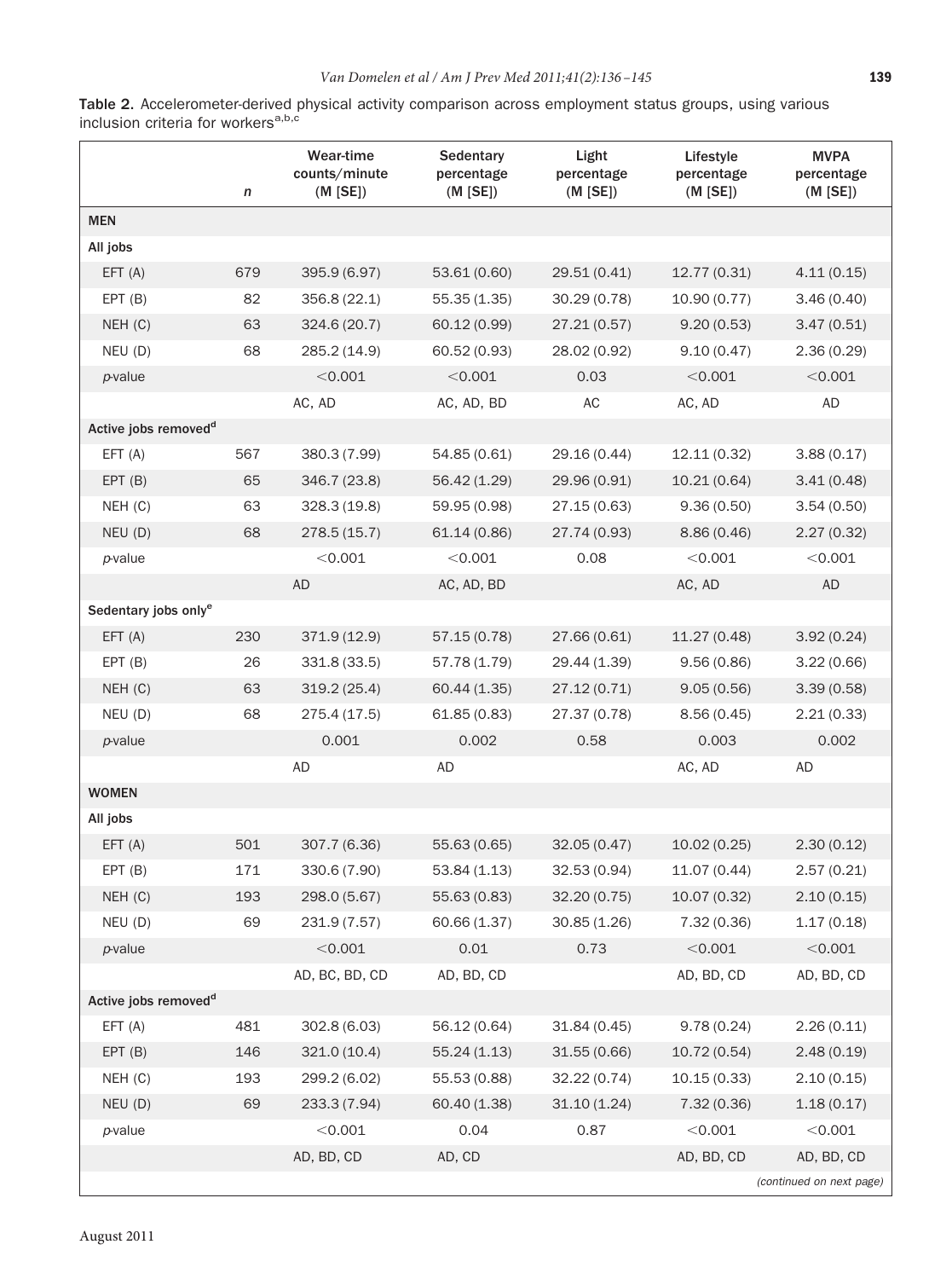|                                  | n   | Wear-time<br>counts/minute<br>(M   SE) | Sedentary<br>percentage<br>(M   SE) | Light<br>percentage<br>$(M$ [SE]) | Lifestyle<br>percentage<br>$(M$ [SE]) | <b>MVPA</b><br>percentage<br>(M   SE) |
|----------------------------------|-----|----------------------------------------|-------------------------------------|-----------------------------------|---------------------------------------|---------------------------------------|
| Sedentary jobs only <sup>e</sup> |     |                                        |                                     |                                   |                                       |                                       |
| EFT(A)                           | 241 | 287.7 (6.82)                           | 58.19 (0.57)                        | 30.62(0.44)                       | 9.02(0.22)                            | 2.17(0.12)                            |
| EPT(B)                           | 56  | 318.4(22.1)                            | 58.11 (1.93)                        | 29.22 (0.88)                      | 9.87(1.00)                            | 2.80(0.33)                            |
| NEH (C)                          | 193 | 299.7 (6.12)                           | 55.44 (0.92)                        | 32.25(0.77)                       | 10.20(0.31)                           | 2.11(0.15)                            |
| NEU(D)                           | 69  | 230.3(8.31)                            | 60.48 (1.49)                        | 31.15(1.33)                       | 7.25(0.41)                            | 1.12(0.17)                            |
| p-value                          |     | < 0.001                                | 0.04                                | 0.13                              | < 0.001                               | < 0.001                               |
|                                  |     | AD, BD, CD                             |                                     |                                   | AC, AD, CD                            | AD, BD, CD                            |

Table 2. Accelerometer-derived physical activity comparison across employment status groups, using various inclusion criteria for workers<sup>a,b,c</sup> (continued)

<sup>a</sup>Adjusted for age, BMI, race/ethnicity, marital status, educational level, and smoking status. Used  $\alpha$ =0.05/6 for pairwise comparisons; significant differences are indicated by ABCD pairs.

<sup>b</sup>Intensity levels are based on minute-to-minute accelerometer counts and are classified as follows: sedentary (0–99); light (100–759); lifestyle  $(760-2019)$ ; and MVPA ( $\geq$ 2020).

<sup>c</sup>NEH and NEU have different means for All Jobs, Active Jobs Removed, and Sedentary Jobs Only because means are adjusted for covariates based on all data in each subanalysis, from EFT, EPT, NEH, and NEU. The total number of participants in each of the three subanalyses is different.

<sup>d</sup>Excluded workers with highly active jobs (waiters and waitresses; cleaning and building service occupations; farm and nursery workers; construction trades; construction laborers; laborers, except construction; and freight, stock, and material movers, hand).

encluded only workers with sedentary jobs (executives, administrators, and managers; management-related occupations; engineers, architects, and scientists; teachers; secretaries, stenographers, and typists; information clerks; records-processing occupations; materialrecording, scheduling, and distributing clerks; miscellaneous administrative support occupations; and motor vehicle operators).

EFT, employed full-time; EPT, employed part-time; MVPA, moderate-to-vigorous physical activity; NEH, not employed (not due to health problems); NEU, not employed (due to health problems)

than those in the other groups. To test whether activity differences between EFT and NEH were only due to a subset of EFT with active jobs, participants with active jobs were excluded for a follow-up analysis and differences still were observed between EFT and NEH in sedentary ( $p$ <0.001) and lifestyle ( $p$ <0.001) percentages. When participants with unclassifıed jobs also were excluded, the difference in lifestyle percentage between EFT with sedentary jobs and NEH remained signifıcant  $(p=0.007)$ .

In women, EFT, EPT, and NEH were generally similar, whereas NEU were less active than the other groups. Within EFT, activity levels varied across job type groups [\(Table 3\)](#page-5-0). On weekdays, men and women with active jobs had greater mean wear-time counts/minute than those with unclassifıed or sedentary jobs, whereas on weekends all three groups were similar. In men, EFT with active jobs and EFT with unclassifıed jobs were signifıcantly more active on weekdays than they were on weekend days ( $p$ <0.001 for active jobs;  $p$ =0.008 for unclassified jobs), whereas EFT with sedentary jobs were equally active on weekdays and weekend days. In women, EFT with active jobs were less sedentary and had more light activity on weekdays, EFT with unclassifıed jobs were equally active on weekdays and weekend days, and EFT with sedentary jobs were more sedentary and had less lifestyle activity on weekdays.

Weekday and weekend activity comparisons for EFT with sedentary jobs versus NEH are shown in [Figure 1.](#page-6-0) On weekdays, EFT men with sedentary jobs had greater mean wear-time counts/minute  $(p=0.03)$ ; less sedentary time ( $p$ <0.001); and more light ( $p$ =0.04) and lifestyle  $(p=0.004)$  activity than NEH. Graphs of activity patterns by time of day [\(Figure 2\)](#page-7-0) showed that EFT men with sedentary jobs averaged substantial activity starting at 6AM, whereas NEH men were inactive in the morning hours; these differences diminished in the afternoon. On weekend days, there were no differences in mean wear-time counts/minute or any other activity measure among job classifıcations. EFT women with sedentary jobs had more sedentary time  $(p=0.008)$  and spent less time engaged in light ( $p=0.02$ ) and lifestyle ( $p=0.001$ ) activity than NEH women on weekdays; there were no differences on weekend days.

Additional analyses were performed to identify causes for the gender differences observed in activity levels for EFT with sedentary jobs compared to NEH. First, prevalence of active commuting (walking or biking to and from work) and activity differences between active commuters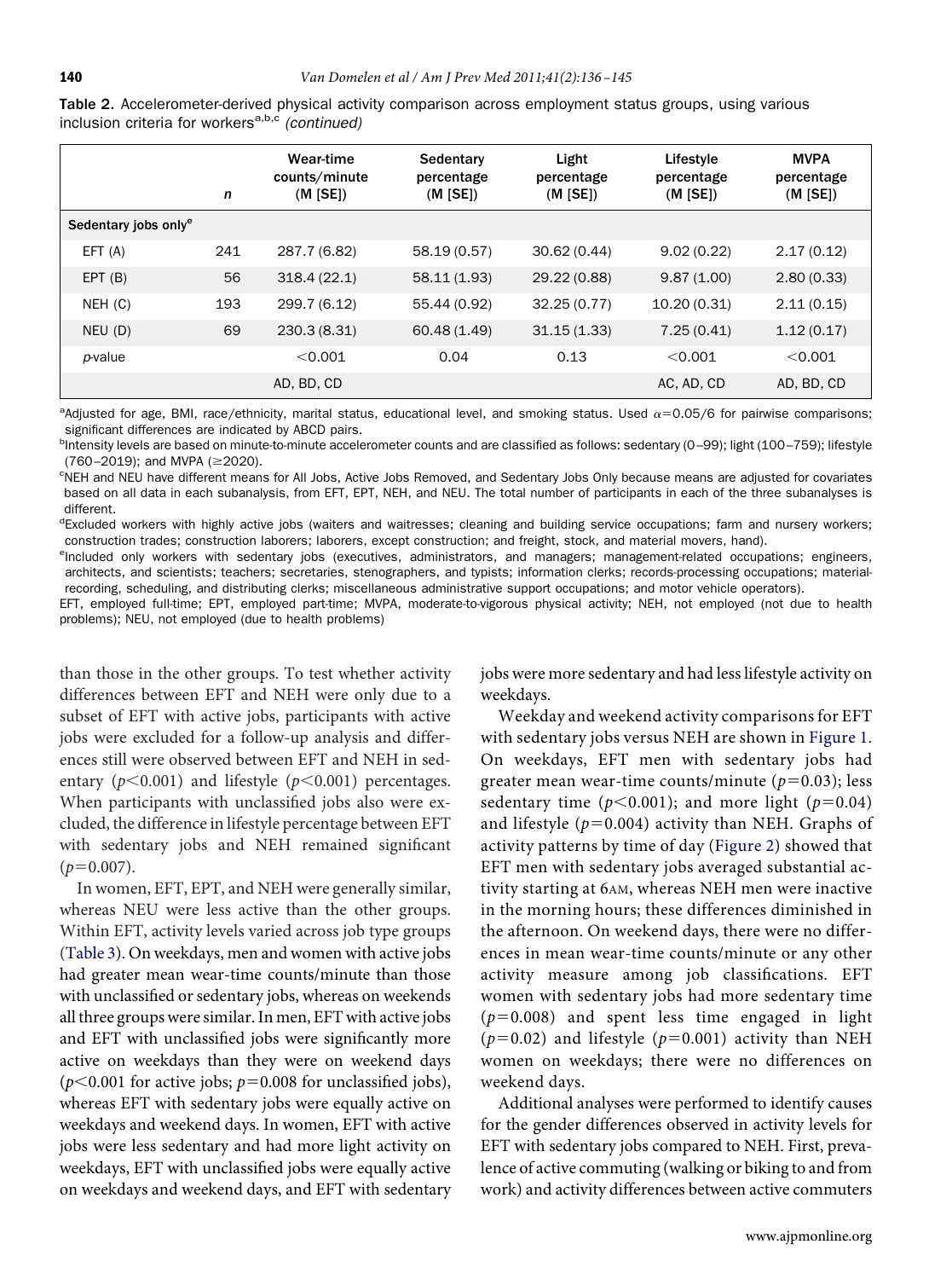#### *Van Domelen et al / Am J Prev Med 2011;41(2):136 –145* **141**

<span id="page-5-0"></span>

|  |  |  |  |  |  |  |  |  | Table 3. Physical activity on weekdays and weekends for full-time workers with active, unclassified, and sedentary jobs <sup>a</sup> |  |
|--|--|--|--|--|--|--|--|--|--------------------------------------------------------------------------------------------------------------------------------------|--|
|--|--|--|--|--|--|--|--|--|--------------------------------------------------------------------------------------------------------------------------------------|--|

|                                                        | $\boldsymbol{n}$ | Wear-time<br>counts/minute (SE) | Sedentary<br>percentage (SE) | Light<br>percentage (SE) | Lifestyle<br>percentage (SE) | <b>MVPA</b><br>percentage (SE) |
|--------------------------------------------------------|------------------|---------------------------------|------------------------------|--------------------------|------------------------------|--------------------------------|
| <b>MEN</b>                                             |                  |                                 |                              |                          |                              |                                |
| Weekdays                                               |                  |                                 |                              |                          |                              |                                |
| Active jobs (A)                                        | 93               | 468.7 (14.4)                    | 47.46 (0.97)                 | 31.55(0.55)              | 15.74 (0.59)                 | 5.25(0.30)                     |
| Unclassified jobs (B)                                  | 293              | 391.7 (10.0)                    | 52.87 (0.89)                 | 30.32 (0.61)             | 12.88 (0.46)                 | 3.92(0.23)                     |
| Sedentary jobs (C)                                     | 206              | 376.5 (9.13)                    | 57.22 (0.95)                 | 27.60 (0.81)             | 11.09(0.39)                  | 4.09(0.20)                     |
| p-value                                                |                  | < 0.001                         | < 0.001                      | 0.003                    | < 0.001                      | 0.006                          |
|                                                        |                  | AB, AC                          | AB, AC, BC                   | AC, BC                   | AB, AC, BC                   | AB, AC                         |
| Weekend days                                           |                  |                                 |                              |                          |                              |                                |
| Active jobs (A)                                        | 93               | 399.1 (16.7)                    | 51.65(1.60)                  | 30.57 (0.97)             | 13.84 (0.79)                 | 3.94(0.26)                     |
| Unclassified jobs (B)                                  | 293              | 367.9 (12.4)                    | 55.18 (1.07)                 | 29.18 (0.68)             | 12.01 (0.42)                 | 3.63(0.20)                     |
| Sedentary jobs (C)                                     | 206              | 381.9 (19.6)                    | 55.38 (1.34)                 | 28.69 (0.60)             | 11.98 (0.70)                 | 3.95(0.33)                     |
| <i>p</i> -value                                        |                  | 0.41                            | 0.27                         | 0.38                     | 0.24                         | 0.49                           |
| Difference between weekday and<br>weekend <sup>b</sup> |                  |                                 |                              |                          |                              |                                |
| Active jobs (A)                                        | 93               | 87.40 (9.10)***                 | $-5.42(1.03)$ ***            | 1.43(0.96)               | $2.45(0.34)$ ***             | $1.54(0.33)$ ***               |
| Unclassified jobs (B)                                  | 293              | 27.62 (8.98)**                  | $-2.74(0.63)$ ***            | $1.42(0.56)$ *           | $0.98(0.27)$ **              | 0.33(0.19)                     |
| Sedentary jobs (C)                                     | 206              | $-17.73(21.2)$                  | 2.90(1.43)                   | $-1.63(0.81)$            | $-1.26(0.66)$                | $-0.01(0.33)$                  |
| <b>WOMEN</b>                                           |                  |                                 |                              |                          |                              |                                |
| Weekdays                                               |                  |                                 |                              |                          |                              |                                |
| Active jobs (A)                                        | 17               | 390.5 (31.6)                    | 45.54 (2.89)                 | 37.26(2.27)              | 14.50 (1.58)                 | 2.69(0.50)                     |
| Unclassified jobs (B)                                  | 220              | 320.0 (7.05)                    | 53.94 (0.85)                 | 33.05 (0.68)             | 10.65(0.34)                  | 2.37(0.17)                     |
| Sedentary jobs (C)                                     | 211              | 287.4 (8.26)                    | 58.83 (0.63)                 | 30.16(0.45)              | 8.73(0.21)                   | 2.28(0.14)                     |
| <i>p</i> -value                                        |                  | < 0.001                         | < 0.001                      | < 0.001                  | < 0.001                      | 0.63                           |
|                                                        |                  | AC, BC                          | AB, AC, BC                   | AC, BC                   | AC, BC                       |                                |
| Weekend days                                           |                  |                                 |                              |                          |                              |                                |
| Active jobs (A)                                        | 17               | 296.0 (66.6)                    | 54.92 (5.51)                 | 33.05(2.98)              | 10.35(2.49)                  | 1.68(0.74)                     |
| Unclassified jobs (B)                                  | 220              | 315.0 (8.38)                    | 53.83 (0.83)                 | 33.30 (0.68)             | 10.68(0.35)                  | 2.20(0.16)                     |
| Sedentary jobs (C)                                     | 211              | 291.7 (10.0)                    | 57.12 (1.03)                 | 31.23 (0.86)             | 9.58(0.41)                   | 2.07(0.15)                     |
| p-value                                                |                  | 0.06                            | 0.03                         | 0.17                     | 0.05                         | 0.53                           |
|                                                        |                  |                                 | BC                           |                          |                              |                                |
| Difference between weekday and<br>weekend <sup>b</sup> |                  |                                 |                              |                          |                              |                                |
| Active jobs (A)                                        | 17               | 100.4(55.9)                     | $-10.02(4.01)*$              | $4.59(2.08)*$            | 4.37(2.14)                   | 1.05(0.65)                     |
| Unclassified jobs (B)                                  | 220              | 7.02(7.32)                      | $-0.09(0.74)$                | $-0.14(0.51)$            | 0.03(0.25)                   | 0.19(0.12)                     |
| Sedentary jobs (C)                                     | 211              | $-6.67(6.51)$                   | $1.94(0.87)$ *               | $-1.19(0.73)$            | $-0.93(0.31)$ **             | 0.19(0.14)                     |

<sup>a</sup>Adjusted for age, BMI, race/ethnicity, marital status, educational level, and smoking status. Used  $\alpha = 0.05/3$  for pairwise comparisons; significant differences are indicated by ABC pairs.

b<br>Mean differences are not equal to difference between mean weekday and weekend values listed in table because weekday and weekend averages were adjusted for covariates whereas mean differences were calculated within individual participants and do not take into account covariates. \**p*-0.05,\*\**p*-0.01,\*\*\**p*-0.001

MVPA, moderate-to-vigorous physical activity

and non-active commuters were compared for men and women. Weekday mean wear-time counts/minute differences between active commuters and non-active commuters increased with increasingly conservative criteria for active commuting status (at least 1, 3, 5, 7, or 10 days of active commuting per month), and in both genders reached signifıcance for the 5-, 7-, and 10-day criteria. For the 5-day criterion, prevalence of active commuting was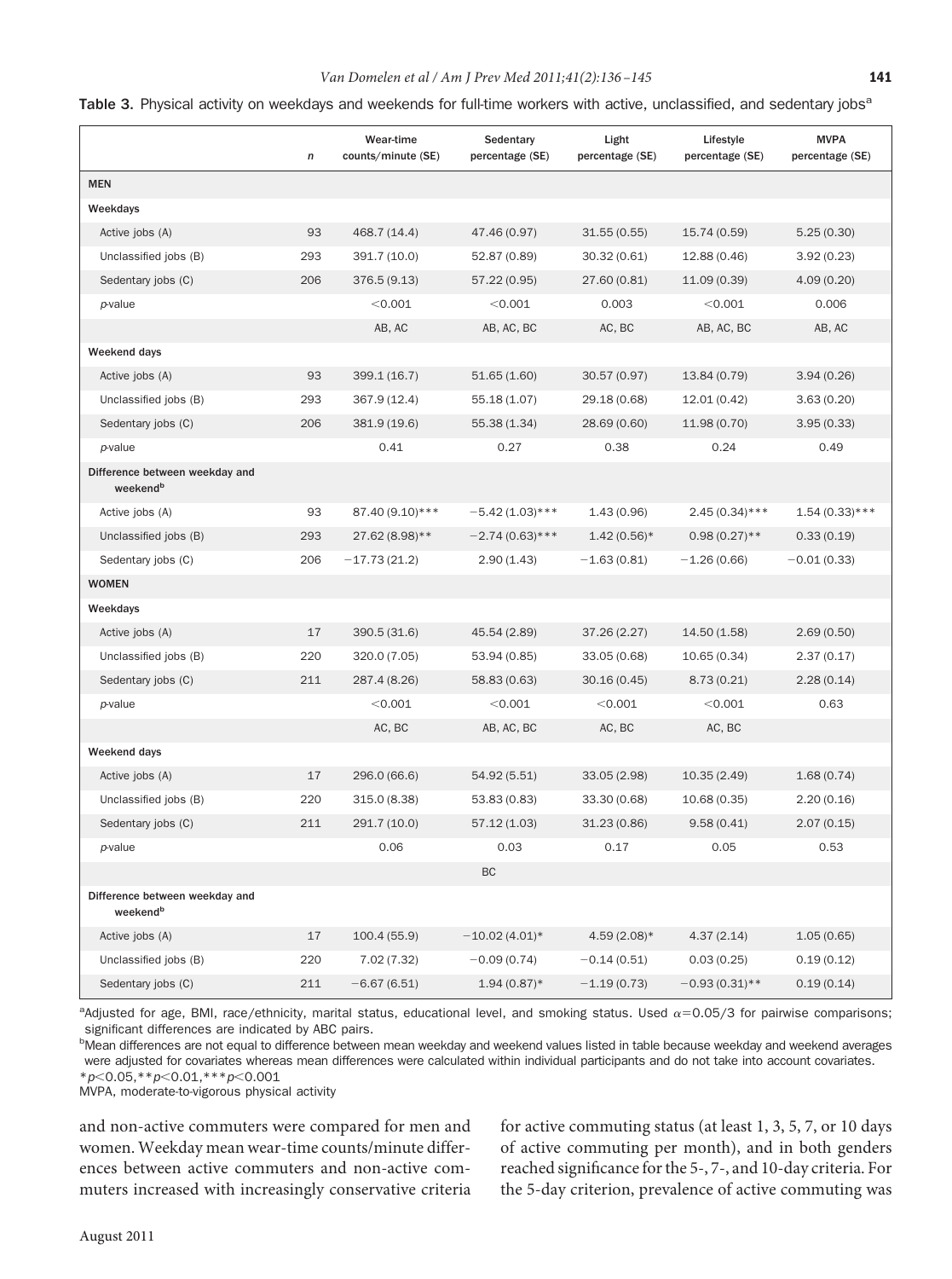

<span id="page-6-0"></span>Figure 1. Activity comparisons between full-time workers with sedentary jobs and healthy nonworkers, for data on weekdays and weekend days

Note: Bars represent adjusted means±95% CI. Indicated differences are significant at \*p<0.05, \*\*p<0.01, and \*\*\*p<0.001. Sedentary=0-99 counts; light=100-759 counts; lifestyle=760-2019 counts; MVPA= $\geq$ 2020 counts.

EFT, employed full-time (sedentary jobs only); MVPA, moderate-to-vigorous physical activity; NEH, not employed (not due to health problems); PA, physical activity; Sed, sedentary

15.8% in men and 11.9% in women ( $p=0.37$ ), and mean wear-time counts/minute in active commuters vs nonactive commuters were  $412.4$  vs  $351.0$  ( $p=0.01$ ) in men and 361.1 vs 274.0 ( $p=0.01$ ) in women.

Second, prevalence of not working in order to care for the house or family was compared for men and women. More NEH women than NEH men reported not working in order to take care of the house or family (67.8% vs 1.3%, *p*-0.001). However, NEH women who reported caring for the house or family were no more active than those who reported other reasons for not working (295.1 vs 330.3 counts/minute,  $p=0.18$ ).

# **Discussion**

These data support the importance of work as a determinant of daily activity levels in American adults. In general, EFT men were more active than NEH men, whereas EFT, EPT, and NEH women were similarly active. In both

genders, EFT with active jobs had higher weekday physical activity than those with sedentary jobs—mean weartime counts/minute were 21.8% greater in men and 30.4% greater in women—and similar weekend activity. Compared with healthy nonworkers, full-time employment in sedentary occupations was associated with increased activity in men and decreased activity in women.

There was an opposite association between full-time employment in sedentary jobs and weekday physical activity in men and in women. In men, EFT with sedentary jobs were more active than NEH (four of fıve accelerometer measures); in women, EFT with sedentary jobs were *less* active than NEH (three of fıve accelerometer measures). Considering the similar prevalence of active commuting and similar activity differential between active commuters and non-active commuters in both genders, it is unlikely that greater commute-related activity in men is driving the gender difference.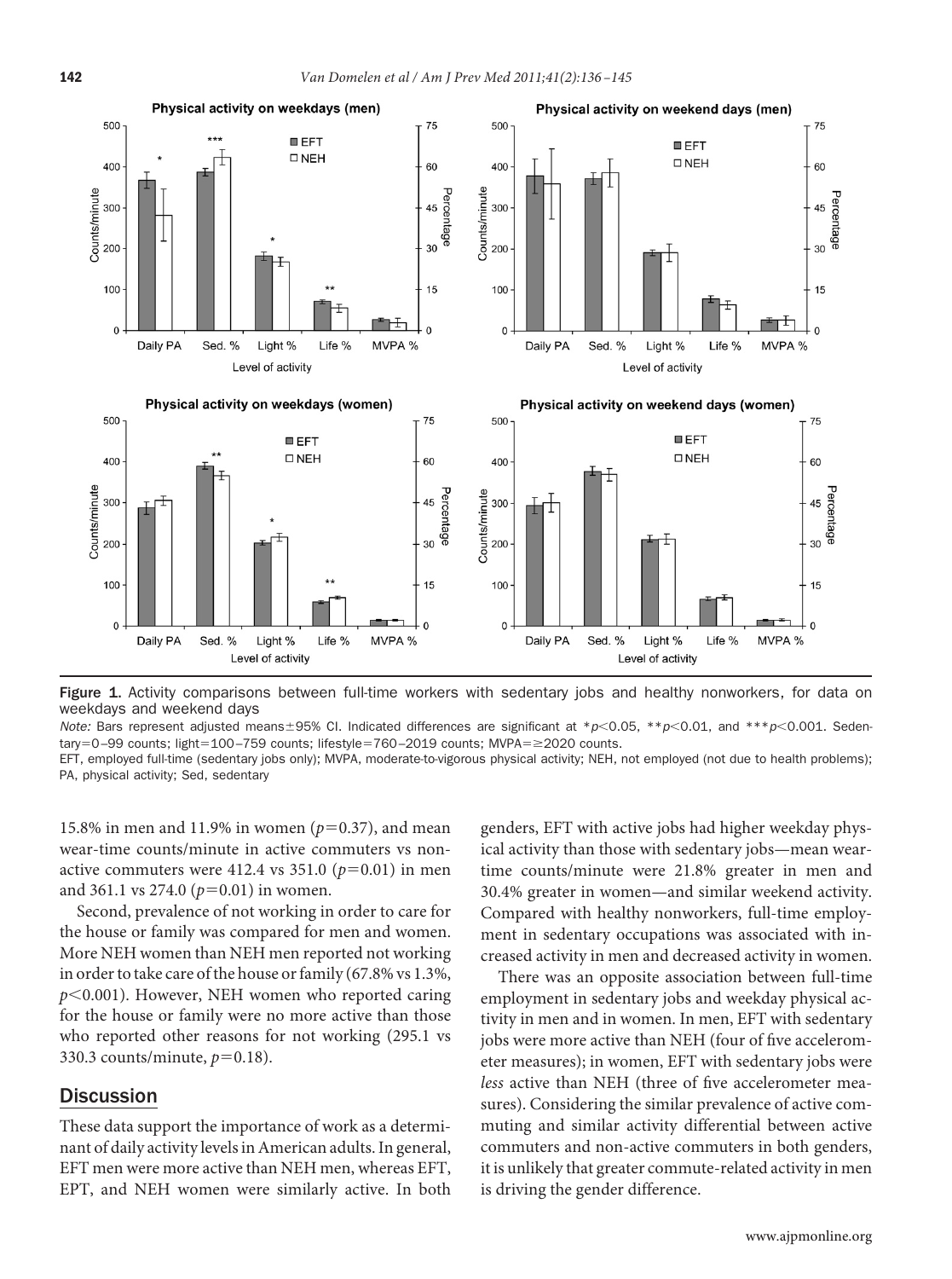

<span id="page-7-0"></span>Figure 2. Comparison of hourly activity on weekdays, full-time workers with sedentary jobs versus healthy nonworkers. Bottom plots show differences between groups during each hour of the day. *Note*: Bars represent adjusted means ± 95% CI. Indicated differences are significant at \*p<0.05.

EFT, employed full-time (sedentary jobs only); NEH, not employed (not due to health problems)

It is possible that NEH women are not less active than EFT women with sedentary jobs because they are participating in domestic activities at home that require physical activity. This explanation is supported by the vastly greater proportion of NEH women that reported caring for the house or family compared to NEH men, but is not supported by the activity levels observed in this group of NEH women, as they were slightly lower than NEH women who reported other reasons for not working. It may be that greater participation in domestic activities for women in general renders employment a weaker de-terminant of daily activity.<sup>[7](#page-8-6)</sup>

Regardless of the reason for the gender difference, the hourly activity plots showed EFT men with sedentary jobs to be uniquely inactive throughout the morning hours, suggesting that the daily routine that stems from full-time work plays an important role in the accumulation of physical activity for men. On a similar note, it was expected that NEH would be much more active than NEU in both genders, as nonworkers with health problems are presumably limited in their ability to move around and be active. That the activity difference between NEH and NEU was significant only in women supports the notion that NEH women are replacing work with active pursuits, whereas NEH men generally are not.

Signifıcant activity differences between EFT with active jobs and those with sedentary jobs were not surprising, but the magnitudes of differences were striking. Sample size was small in women, but in men, active workers averaged 92.2 greater mean wear-time counts/minute than sedentary workers and 86.7 minutes/day less sedentary time (based on proportions in [Table 2](#page-3-0) and average wear time in [Table 1\)](#page-2-0). For perspective, this counts/minute difference exceeds that reported between normalweight and obese American men  $(80.4 \text{ counts/minute})^{21}$ and this difference in sedentary time is similar to the difference between American men aged 20 –29 years and those aged 60-69 years (91.8 minutes/day).<sup>[22](#page-9-0)</sup> Active workers had 76.3 minutes/day greater combined light and lifestyle activity time, an accelerometer measure associated with 2-hour plasma glucose<sup>[23](#page-9-1)</sup> and other met-abolic risk factors.<sup>[24](#page-9-2)</sup> These differences are important considering the increasing prevalence of sedentary occupations in the U.S., which rose from 23% in 1950 to 41% in 2000<sup>[8](#page-8-7)</sup>

Several studies have examined the relationship between employment and physical activity. Longitudinally,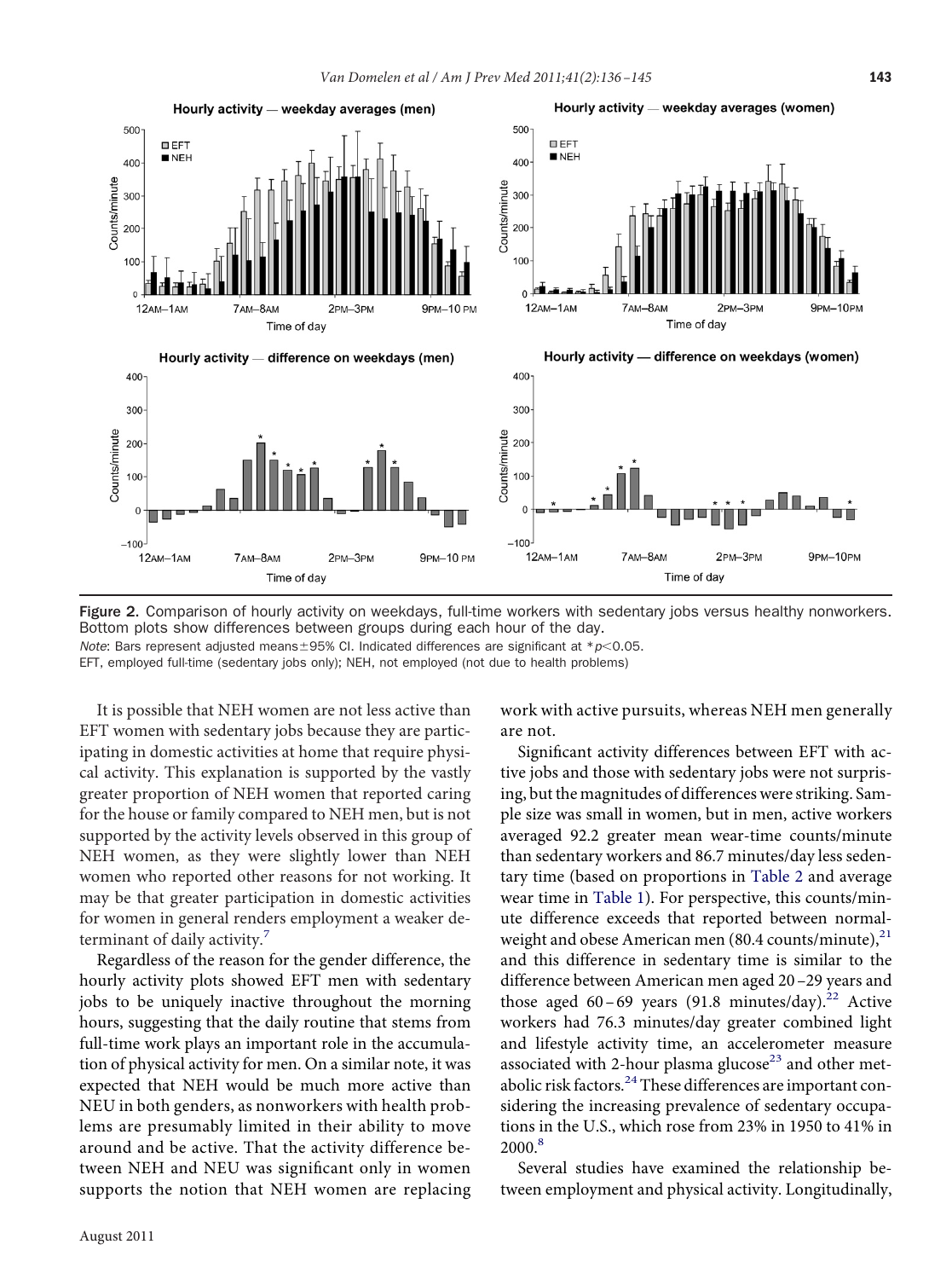starting paid work has been shown to be associated with increased odds of being inactive in young Australian women.<sup>[25](#page-9-3)</sup> A representative study in Canada<sup>[13](#page-8-12)</sup> found that the unemployed were equally active as the employed de-spite having poorer health, and a European study<sup>[15](#page-8-17)</sup> found that inactivity levels were similar in the unemployed. None of these studies used objective measures to assess physical activity.

Strengths of the current study are inclusion of a diverse, nationally representative sample of adults and the use of accelerometers to capture non-exercise activities performed at work. There are also limitations. First, there was no information about what shift or on which days the employed participants in the current sample worked, so not all weekdays were certainly work days and not all weekend days off days. According to the BLS, 34% of employed people work on a typical weekend day, and 84.9% work a regular daytime schedule.<sup>[7,26](#page-8-6)</sup>

Second, because of the cross-sectional design of NHANES, it cannot be concluded that employment causes the physical activity trends that were observed. The differences that were signifıcant on weekdays but not on weekends provide some evidence that employment is the driving factor. Third, participants in the nonworking groups were not necessarily unemployed according to the BLS defınition, as not all of these participants were actively seeking work.<sup>27</sup> Finally, accelerometers are poor at detecting cycling; this limitation likely resulted in some underestimation of physical activity throughout the sample and may have confounded the active commuting subanalysis. Prevalence of self-reported cycling in the current study was 12.9% in men and 10.3% in women.

This is the fırst report on the relationship between employment and objectively measured physical activity within a representative sample of Americans. The results suggest that full-time employment is positively associated with activity levels in men, and that job type is a strong predictor of daily activity levels in both genders. These fındings, in conjunction with recent economic trends increasingly sedentary jobs and rising unemployment highlight occupational physical activity as an important research target and support the need for special programs that help raise activity levels in the workplace.

This research was supported in part by the Intramural Research Program of the NIH, National Institute on Aging.

Ase Sewall, PhD (Sewall, Inc, Bethesda MD), assisted with the complex survey statistics and was compensated for her contributions.

No fınancial disclosures were reported by the authors of this paper.

### <span id="page-8-0"></span>References

- 1. Haskell WL, LeeIM, Pate RR, et al. Physical activity and public health: updated recommendation for adults from the American College of Sports Medicine and the American Heart Association. Circulation 2007;116(9):1081–93.
- <span id="page-8-1"></span>2. Pate RR, Pratt M, Blair SN, et al. Physical activity and public health. A recommendation from the CDC and the American College of Sports Medicine. JAMA 1995;273(5):402–7.
- <span id="page-8-2"></span>3. CDC, National Center for Health Statistics. U.S. physical activity sta-tistics, 2009[.apps.nccd.cdc.gov/brfss/display.asp?yr](http://apps.nccd.cdc.gov/brfss/display.asp?yr=2009%26cat=PA%26qkey=4418%26state=UB)=2009&cat=PA& qkey=[4418&state](http://apps.nccd.cdc.gov/brfss/display.asp?yr=2009%26cat=PA%26qkey=4418%26state=UB)=UB
- <span id="page-8-3"></span>4. Troiano RP, Berrigan D, Dodd KW, Masse LC, Tilert T, McDowell M. Physical activity in the U.S. measured by accelerometer. Med Sci Sports Exerc 2008;40(1):181– 8.
- <span id="page-8-4"></span>5. CDC, National Center for Health Statistics. 1988 –2008 No leisuretime physical activity trend chart.[www.cdc.gov/nccdphp/dnpa/physical/](http://www.cdc.gov/nccdphp/dnpa/physical/stats/leisure_time.htm) [stats/leisure\\_time.htm.](http://www.cdc.gov/nccdphp/dnpa/physical/stats/leisure_time.htm)
- <span id="page-8-5"></span>6. Salmon J, Owen N, Bauman A, Schmitz MK, Booth M. Leisure-time, occupational, and household physical activity among professional, skilled, and less-skilled workers and homemakers. Prev Med 2000; 30(3):191–9.
- <span id="page-8-7"></span><span id="page-8-6"></span>7. Bureau of Labor Statistics, U.S. Department of Labor. American Time Use Survey—2008 results. [www.bls.gov/news.release/pdf/atus.pdf.](http://www.bls.gov/news.release/pdf/atus.pdf)
- 8. Brownson RC, Boehmer TK, Luke DA. Declining rates of physical activity in the U.S.: what are the contributors? Annu Rev Public Health 2005;26:421– 43.
- <span id="page-8-8"></span>9. Bureau of Labor Statistics, U.S. Department of Labor. Labor force characteristics. [www.bls.gov/cps/lfcharacteristics.htm.](http://www.bls.gov/cps/lfcharacteristics.htm)
- <span id="page-8-9"></span>10. Comino EJ, Harris E, Silove D, Manicavasagar V, Harris MF. Prevalence, detection and management of anxiety and depressive symptoms in unemployed patients attending general practitioners. Aust N Z J Psychiatry 2000;34(1):107–13.
- <span id="page-8-10"></span>11. Lundin A, Lundberg I, Hallsten L, Ottosson J, Hemmingsson T. Unemployment and mortality—a longitudinal prospective study on selection and causation in 49321 Swedish middle-aged men. J Epidemiol Community Health 2010;64(1):22– 8.
- <span id="page-8-11"></span>12. Berrigan D, Troiano RP, McNeel T, Disogra C, Ballard-Barbash R. Active transportation increases adherence to activity recommendations. Am J Prev Med 2006;31(3):210 – 6.
- <span id="page-8-12"></span>13. Grayson JP. Health, physical activity level, and employment status in Canada. Int J Health Serv 1993;23(4):743– 61.
- 14. Lagerros YT, Lagiou P. Assessment of physical activity and energy expenditure in epidemiological research of chronic diseases. Eur J Epidemiol 2007;22(6):353– 62.
- <span id="page-8-17"></span>15. Alavinia SM, Burdorf A. Unemployment and retirement and ill-health: a cross-sectional analysis across European countries. Int Arch Occup Environ Health 2008;82(1):39 – 45.
- 16. Sallis JF, Saelens BE. Assessment of physical activity by self-report: status, limitations, and future directions. Res Q Exerc Sport 2000; 71(2S):S1–14.
- <span id="page-8-13"></span>17. CDC, National Center for Health Statistics. About the National Health and Nutrition Examination Survey. [www.cdc.gov/nchs/nhanes/about\\_](http://www.cdc.gov/nchs/nhanes/about_nhanes.htm) [nhanes.htm.](http://www.cdc.gov/nchs/nhanes/about_nhanes.htm)
- <span id="page-8-14"></span>18. CDC, National Center for Health Statistics. NHANES 2003–2004 MEC exam component: physical activity monitor examination data. [www.](http://www.cdc.gov/nchs/data/nhanes/nhanes_03_04/paxraw_c.pdf) [cdc.gov/nchs/data/nhanes/nhanes\\_03\\_04/paxraw\\_c.pdf.](http://www.cdc.gov/nchs/data/nhanes/nhanes_03_04/paxraw_c.pdf)
- 19. Hagstromer M, Troiano RP, Sjostrom M, Berrigan D. Levels and patterns of objectively assessed physical activity—a comparison between Sweden and the U.S. Am J Epidemiol 2010;171(10):1055– 64.
- <span id="page-8-16"></span><span id="page-8-15"></span>20. King GA, Fitzhugh EC, Bassett DR Jr, et al. Relationship of leisure-time physical activity and occupational activity to the prevalence of obesity. Int J Obes Relat Metab Disord 2001;25(5):606 –12.
- 21. Tudor-Locke C, Brashear MM, Johnson WD, Katzmarzyk PT. Accelerometer profıles of physical activity and inactivity in normal